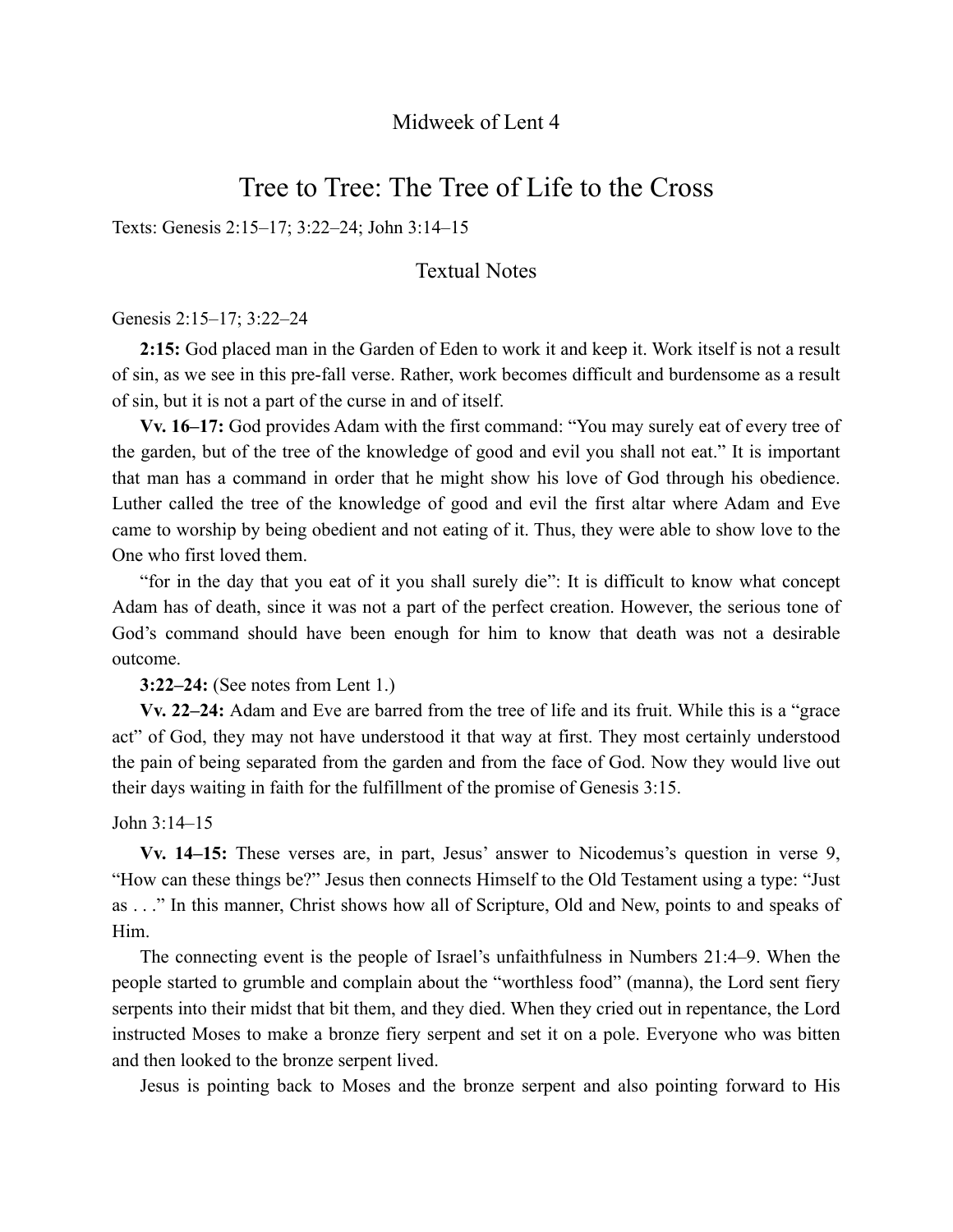crucifixion when He will be raised up on a tree, a cross, for the salvation of man. At first read, one might be confused as to why Jesus connects Himself to the bronze serpent. However, as the bronze serpent reminded the Israelites of their sin and the death that resulted, so also Christ reminds us of our sin (He who knew no sin became sin) and the death that it brings. As we look upon the cross, we see our sin; yet, we also see our Savior.

### The Tree Motif

The hymn "The Tree of Life" by Stephen Starke (*Lutheran Service Book* 561) is an excellent overview of this motif. While Adam and Eve are cut off from this life-giving tree because of their sin, the Lord God promises to provide—not only a way back into the garden, but also a way to new life by the tree of life: the cross of Calvary. Ultimately, we will see this tree of life again in the courts of everlasting life as described in Revelation 22.

There are other connections to this tree motif. As Abraham and Isaac ascend Mount Moriah to offer up Isaac as a sacrifice, Isaac bears the wood upon which he will be sacrificed. In Hebrew, wood and tree are the same word. During the Exodus, when there are bitter waters of death, Moses throws a piece of wood into the waters, and they become sweet and life-giving.

In the "Tree" motif, the wood of the tree is a means by which life is given, whether by way of nourishment or through sacrifice. So, the tree of life in the Garden of Eden points to the tree of life where Christ dies that we might live, and then it points further to the new Eden, the heavenly courts, where the tree of life bears the twelve fruits for the life of the nations.

#### Sermon

Man begins his journey in this world in a garden. Adam and Eve are established in the Garden of Eden, surrounded by various other God-created creatures and God-created vegetation. And, the Word of the Lord distinguishes, speaks specifically about, two trees: the tree of life and the tree of the knowledge of good and evil. We are told that both trees were in the middle of the garden, perhaps side by side.

There at the foot of one tree, Adam and Eve worship as they show their love for God by being obedient to His command to not eat from it—the tree of the knowledge of good and evil. There at the foot of the other tree, they receive the gift of life immortal, life everlasting. Two important trees, as man and woman seek to live and walk in the presence of their Lord and their God.

And then . . . there is sin. Adam and Eve disobey God, and they eat of the tree of the knowledge of good and evil. They give in to the whispers of the evil one as the ancient serpent entices them. "You will not surely die," whispers Satan. "You can be like God." And they listen. They eat; they disobey. The worm of sin burrows into their hearts. In truth, all of creation becomes infected with the parasite of sin, and this sin separates us from God.

We are separated from God by this dividing wall of hostility; we are cast out from the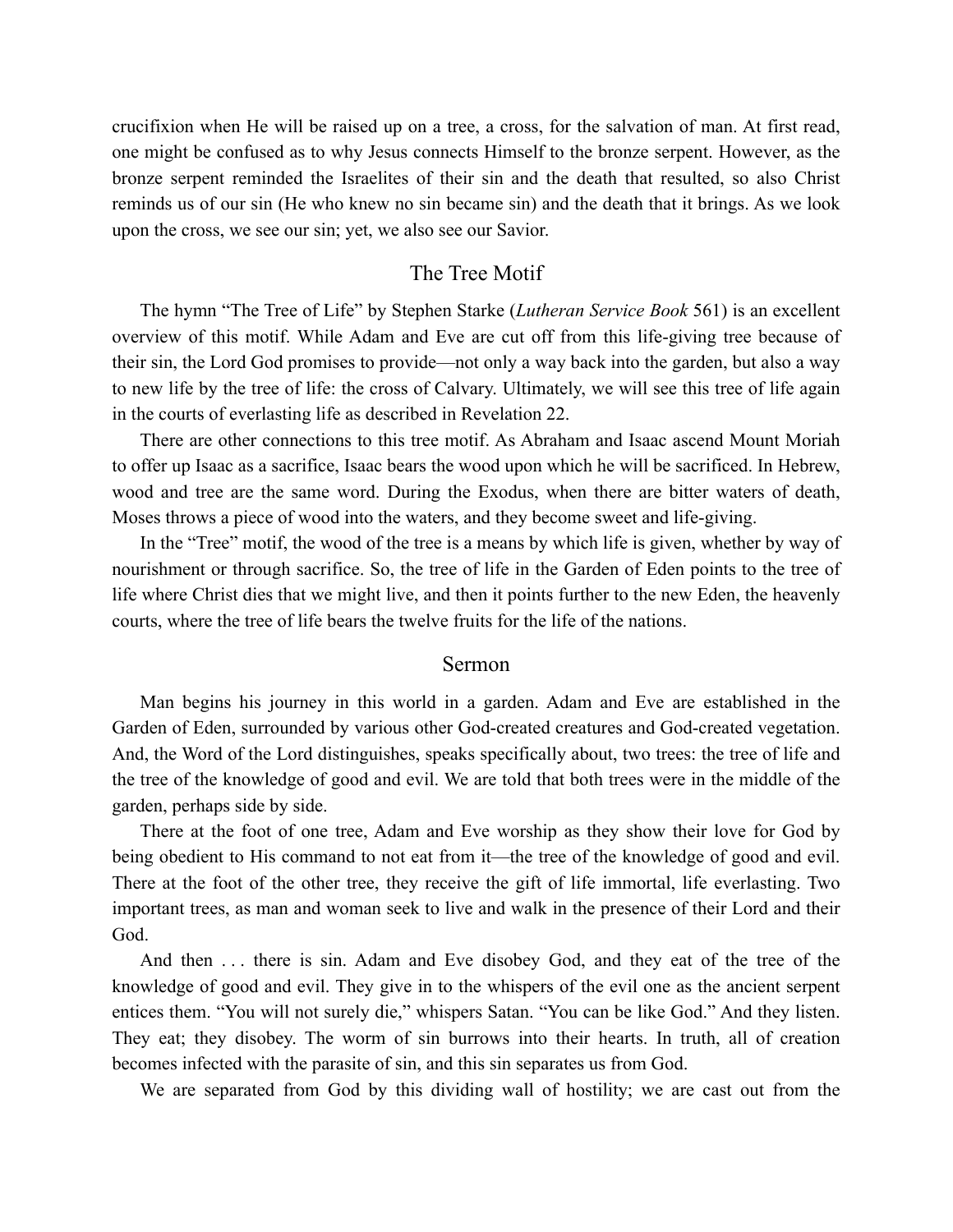beautiful garden; we are removed from the presence of the other tree, the tree of life. The cherubim and the flaming sword guard the path back to this tree, lest man eat from it and live forever. Man has been cast out, exiled from the garden, but also exiled from life itself. God knows that if man eats of this tree of life as a sinner that the life bestowed by its fruit will be a fate worse than death, because to live forever as sin continues to ravage you, both body and soul, is a curse too terrible to behold. Sin must first be dealt with—atoned for, washed away—before life everlasting is a blessing and joy.

But how does one first deal with sin? The fact that man is a sinner forbids him from being part of the solution. Sin-filled man is the problem, and he is unable to do anything that would solve the problem. Mankind is stumbling blindly and bumbling helplessly through this journey of life. He cannot, even by accident, address the problem of sin. And so, life eludes him; a restored relationship with God is an impossibility. A return to what God intended for man from the beginning is beyond man's reach.

Beyond man's reach, but not beyond the reach of God! For just as man was overcome by a tree, so also must the Son of Man by a tree overcome. The issue, the problem, the devastating disaster of sin requires another tree. God so loved the world that He gave His only-begotten Son. Jesus, God's Son, comes into our flesh and blood that He might crush the ancient serpent and pay the price demanded by sin. Christ Jesus comes into our flesh because of the kind of price demanded: blood. Only blood can pay the price and wash away sin. Only the blood of the Lamb —the Lamb who has no blemish or spot, who is a perfect sacrifice, a holy and precious offering —only the blood of the Lamb is required . . . and a tree.

The Son of Man must be lifted up upon a tree just as the bronze serpent was lifted up by Moses in the wilderness. The tree of the cross—an instrument of torture, suffering, and death—is the tree upon which Jesus is lifted up. On the cross, Jesus suffers and dies. On the cross, His holy and precious blood is shed. On the cross, Jesus lays down His life that our lives might be restored. A perfect sacrifice brings salvation and restoration to the crown of God's creation.

Thus, Jesus turns an instrument of death into a tree of life. His death brings us life, life eternal. Our exile from the presence of God has been ended. Our exile from the tree of life is over. Christ Jesus has taken the sins of all the world to the tree and been lifted up for all to see, and from there, He draws all men to Himself. The cross reunites us with our God as the gifts of forgiveness, life, and salvation are bestowed. No longer do we wander aimlessly, blindly in search of a solution to sin. Now, we gather at the foot of the cross, we gather at the new tree of life and gaze upon the One who became sin for us that we might be saved.

Tree to tree. The tree of life to the tree of the cross—another life-giving tree. A journey from life to death and back to life. We have been restored to life and reunited with our God. Now, each day, as we continue our journey through this life as the children of God, we focus our eyes upon that which the apostle John describes in the Book of Revelation: "The angel showed me the river of the water of life, bright as crystal, flowing from the throne of God and of the Lamb through the middle of the street of the city; also, on either side of the river, the tree of life with its twelve